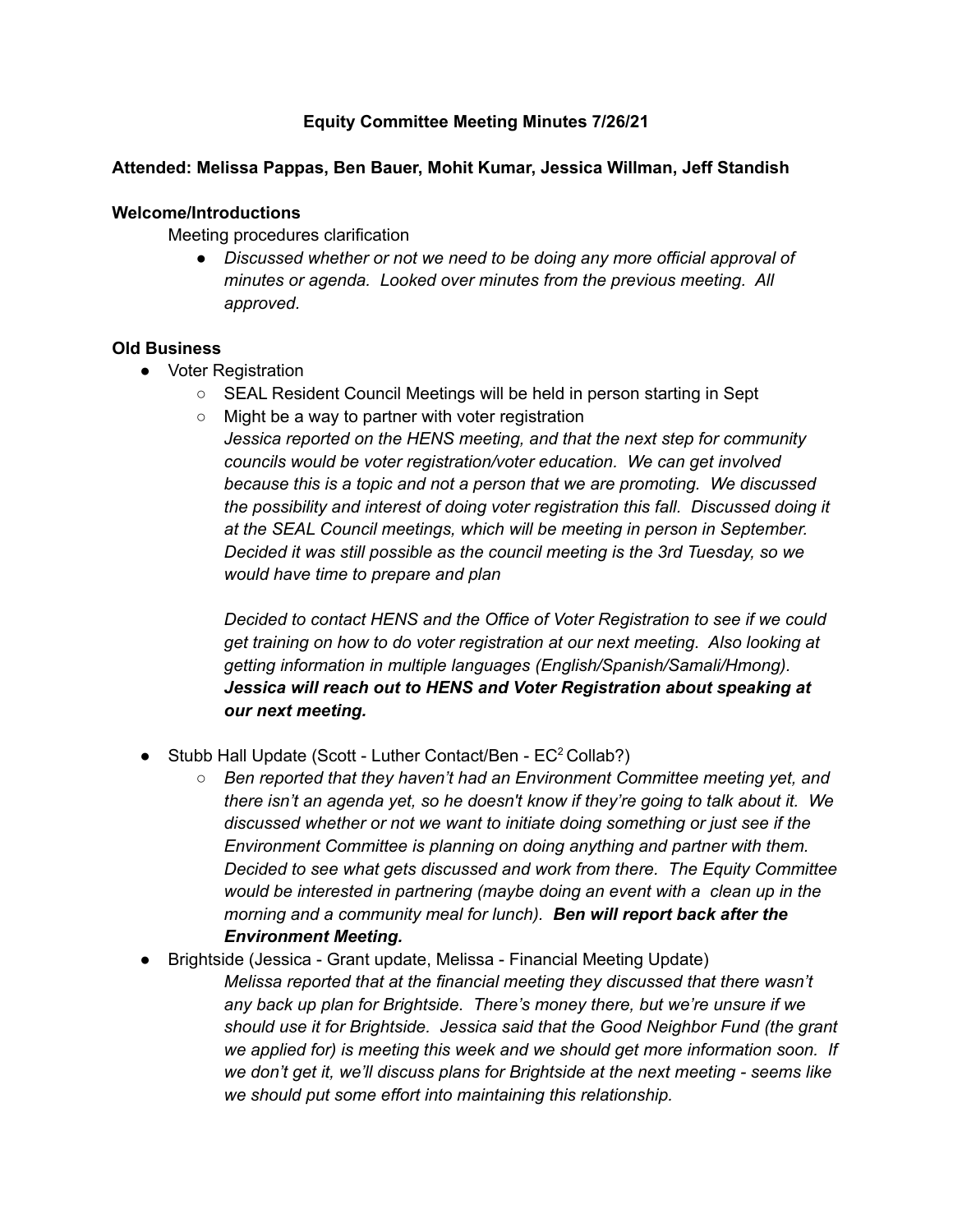• [Calendar](https://docs.google.com/document/d/1eUr9qsb2LzFPljhUnyKqXYvyrNXsFIvEvdXH1eY9eKw/edit) Update (Heather/Jessica)

*Jessica updated the calendar and will continue to update based on what we talk about at the meetings. She will send out the calendar with the meeting minutes.*

- National Night Out
	- 862 Raymond Ave, St Paul, MN 55114
	- 765 N Hampden Ave, St Paul, MN 55114

*We discussed National NIght out and why it is coordinated through the Police. Talk about hesitancy promoting something that is associated with the Police Department, but also realize that neighborhood relationships are important. Realized that it related to the larger issue of our involvement with partnering with the police. Jessica would talk to Katherine about if D12 wants to promote it at all.*

### **New Business**

- Partnership with SAP Community Foundation (Jeff Standish will be joining us)
	- Any interest in collaboratively (with SAFCF) putting together an educational/informational forum on the topic of homelessness/housing security. *Jeff talked about a potential collaboration with SAPCF on an educational event regarding homelessness or home insecurity. He shared his personal experience with a couple experiencing homelessness in his neighborhood and how that changed his perspective on the topic and how little information is available. His idea was to try to get some experts from across the cities to educate and inform (and to do Q&A). The SAPCC's grants committee is working on a gap fund for housing insecurity needs and could structure a community forum around it. Our next steps would be to figure out some dates (this fall?) and reach out to experts (those involved in converting the warehouse to apartments, the city of St. Paul) to put something together.*

*Mohit mentioned that he would be more excited and willing to engage if very specific needs were identified (what the Equity Committee would need to do) and could be filled. Not quite sure how this would look. Jessica agreed to connect with Jeff and put together some next steps or decisions that Equity Committee would need to make at the next meeting.*

- Keep St. Paul Home Meeting Report (Jessica)
	- *○ See above (voter registration)*
- Equity Training on the Board (Board Meeting)
	- *○ Table for next meeting with more people*
- Statement on partnering with SPPD (Board Meeting)

*Ben had to leave the meeting, so we decided to wait until next meeting to discuss this topic, but in the meantime people need to think about viable options for our relationship with the SPPD. Options range from fulling engaging and promoting*